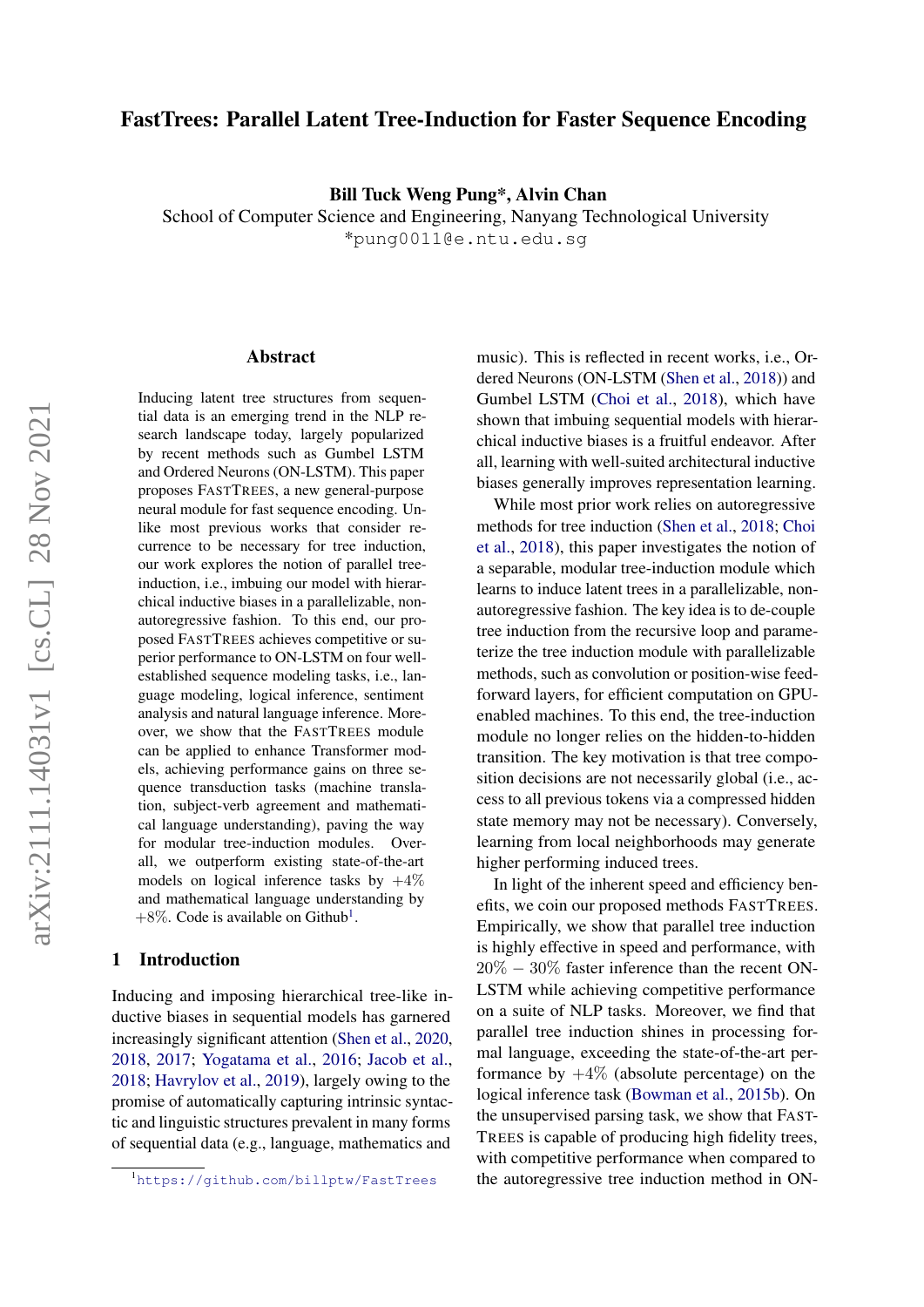LSTM. Additionally, we move beyond parallel tree induction and propose FASTER FASTTREES, a quasi-recurrent model that dispenses its reliance on hidden-to-hidden transitions, achieving  $\approx 40\%$ speed gain over ON-LSTM.

Aside from its enhanced inference speed over the ON-LSTM, the feasibility of non-autoregressive tree induction opens up new avenues of research on modular tree-induction modules. Beyond just faster ON-LSTM units, we propose a new generalpurpose FASTTREES module that learns to induce trees on a sequence-level. This allows us to learn tree-structured gating functions for Transformer models [\(Vaswani et al.,](#page-9-1) [2017\)](#page-9-1). Our experiments show the efficacy of the FASTTREES-enhanced Transformers, ameliorating vanilla Transformers performance on a variety of tasks like machine translation, subject-verb agreement, and even attaining  $+8\%$  absolute improvement in accuracy for mathematical language understanding.

Our contributions Overall, the prime contributions of this work can be summarized as follows:

- We propose that tree induction can be made parallel and non-autoregressive. We show the general effectiveness of parallel trees on a variety of NLP tasks, demonstrating that recurrence is not necessary for tree induction.
- We propose FASTTREES, adapted from the recent state-of-the-art ON-LSTM [\(Shen et al.,](#page-8-1) [2018\)](#page-8-1) for improved efficiency. Our proposed FASTTREES outperforms ON-LSTM on sentiment analysis, natural language inference and logical inference tasks. This is achieved while enjoying  $20\% - 40\%$  in speed gains. Additionally, we propose an even faster variation of FASTTREES that completely dispenses with hidden-to-hidden transitions altogether, also achieving similar and competitive performance across several tasks.
- We propose FASTTREES Transformer models that outperform regular Transformers on Mathematical Language Understanding tasks  $by +8\%.$

# 2 Related Work

Learning to induce hierarchical structures from sequential data has shown immense potential in many recent works [\(Shen et al.,](#page-8-1) [2018;](#page-8-1) [Choi et al.,](#page-8-5) [2018;](#page-8-5) [Drozdov et al.,](#page-8-7) [2019;](#page-8-7) [Shen et al.,](#page-8-2) [2017;](#page-8-2) [Bowman](#page-8-6)

[et al.,](#page-8-6) [2015b;](#page-8-6) [Jacob et al.,](#page-8-3) [2018\)](#page-8-3). After all, many forms of sequential data, especially language, are intrinsically hierarchical in nature. Latent tree induction can potentially benefit the representation learning process, especially since finding suitable inductive biases forms the cornerstone of deep learning research.

Recurrent neural networks (RNN) and its variants (e.g., LSTMs [\(Hochreiter and Schmidhuber,](#page-8-8) [1997\)](#page-8-8) and/or GRUs [\(Cho et al.,](#page-8-9) [2014\)](#page-8-9) have been highly effective inductive biases for reasoning with sequences. Over the years, there had been many algorithmic innovations and improvements to the recurrent unit. A clear and promising line of research is to incorporate recursive structures and trees into sequence models. An early work, the Tree-LSTM [\(Tai et al.,](#page-9-2) [2015\)](#page-9-2), explicitly composes sequences by leveraging syntactic information, just like many of the predecessor work, e.g., recursive neural networks [\(Socher et al.,](#page-9-3) [2013\)](#page-9-3). Subsequently, [\(Bow](#page-8-10)[man et al.,](#page-8-10) [2016\)](#page-8-10) proposed a stack-augmented neural network trained by syntax information.

Learning latent tree structures without explicit syntactic supervision has demonstrated recent success. [\(Shen et al.,](#page-8-2) [2017\)](#page-8-2) proposed Parse-Read-Predict Network (PRPN), a model that leverages self-attention and learned syntactic distance to induce latent trees. Similarly, the Gumbel LSTM [\(Choi et al.,](#page-8-5) [2018\)](#page-8-5) learns the discrete composition of tokens in a sequence using the Gumbel Softmax operator. Learning to compose with reinforcement learning is also a prominent approach [\(Yogatama](#page-9-0) [et al.,](#page-9-0) [2016\)](#page-9-0). Recently, [\(Havrylov et al.,](#page-8-4) [2019\)](#page-8-4) proposed to jointly learn syntax and semantics via Proximal Policy Optimization (PPO).

The most directly relevant work, the ON-LSTM [\(Shen et al.,](#page-8-1) [2018\)](#page-8-1) proposed a new activation function (cumulative Softmax) in order to imbue ordered hierarchies in the gating functions of the LSTM. The tree-inducing gating functions are parameterized in a similar fashion to the main LSTM unit and are also conditioned on the previous hidden state.

The landscape of sequence encoding has recently shifted towards parallel paradigms, instead of relying on the relatively slower, step-by-step recurrence. This is made notable by the inception of models such as the Transformer [\(Vaswani et al.,](#page-9-1) [2017\)](#page-9-1) or Convolutional models [\(Wu et al.,](#page-9-4) [2019\)](#page-9-4). This work investigates the relative importance of the autoregressive induction of tree structure. Our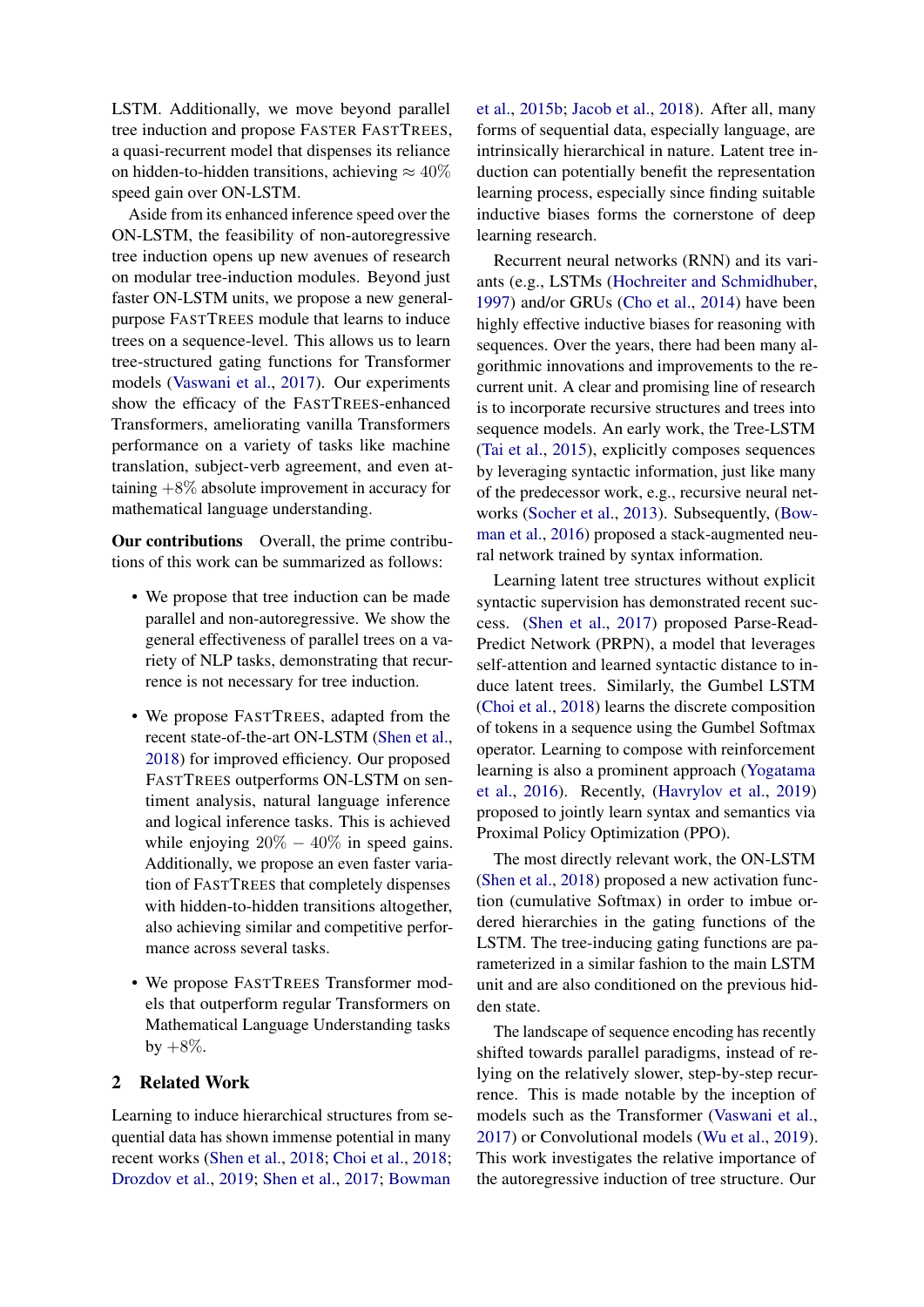work is closely related to recent works that attempt to parallelize the recurrent unit, e.g., Quasi-Recurrent Networks [\(Bradbury et al.,](#page-8-11) [2016\)](#page-8-11) or Simple Recurrent Units [\(Lei et al.,](#page-8-12) [2017\)](#page-8-12). To this end, this work brings forward a novel perspective of investigating the nature of autoregressive versus non-autoregressive models within the context of latent tree-induction.

## 3 Our Proposed Method

This section describes our proposed method. Our key innovation lies in proposing sequence encoders that typically accept  $\ell$  vectors of  $d$  dimensions. For recurrent models, the recursive loop is defined as  $h_t, c_t = RNN(x_t, h_{t-1}, c_{t-1})$ . The output representation at each time step is the hidden state  $h_t$ . On the other hand,  $c_t$  is the internal state of the RNN unit at timestep t.

#### 3.1 FASTTREES

Our FASTTREES unit accepts an input sequence of  $X \in \mathbb{R}^{\ell \times d}$  where  $\ell$  is the length of the sequence and d is the input dimension. FASTTREES can be interpreted as a modification of the standard LSTM cell. As a necessary exposition within the context of this work, the details of the standard LSTM cell are described as follows:

$$
f_t = \sigma(W_f x_t + U_f h_{t-1} + b_f)
$$
  
\n
$$
i_t = \sigma(W_i x_t + U_i h_{t-1} + b_i)
$$
  
\n
$$
o_t = \sigma(W_o x_t + U_o h_{t-1} + b_o)
$$
  
\n
$$
\hat{c}_t = \tanh(W_c x_t + U_c h_{t-1} + b_c)
$$
  
\n
$$
c_t = f_t \odot c_{t-1} + i_t \odot \hat{c}_t
$$
  
\n
$$
h_t = o_t \odot \tanh(c_t)
$$

where  $x_t$  is the input token at timestep t.  $h_t$  is the hidden state of the LSTM unit at timestep  $t$ .  $W_*, U_*, b_*$  where  $* = \{f, i, o, c\}$  are the parameters of the unit.  $\sigma$  is the sigmoid activation function and  $\odot$  is the element-wise (Hadamard) product. Gating functions are parameterized by linear transformations applied on both the input token and previous hidden state. Our modification lies in the construction of structured, hierarchical gating functions, described as follows:

Parallel Tree-Induction In order to learn treestructures in a non-autoregressive fashion, we compute the master forget gate  $\hat{f}_t$  and master input gate  $\hat{i}_t$  as follows:

$$
\hat{f}_t = \text{cumax}(F_f(x_t))_t
$$

$$
\hat{i}_t = 1 - \text{cumax}(F_i(x_t))_t
$$

where  $F_f(.)$  and  $F_i(.)$  are parameterized functions. cumax() is the cumulative Softmax function which essentially applies the cumulative sum function right after a Softmax operator. Note that this is in contrast with ON-LSTM [\(Shen et al.,](#page-8-1) [2018\)](#page-8-1) which considers  $\hat{f}_t = \text{cumax}(W_f x_t + U_f h_{t-1} + b_f)$  and  $\hat{i}_t = 1 - \text{cumax}(W_i x_t + U_i h_{t-1} + b_i)$ . Instead, our formulation allows parallel computation of  $\hat{f}_t$  and  $\hat{i}_t$ . The standard choice of  $F_f(.)$  and  $F_i(.)$  are 2 layered position-wise feed-forward layers:

$$
F(x_t) = Wx_t + b_t
$$

Alternatively, we may also consider incorporating local information into the tree induction mechanism using causal 1D convolutions followed by a single positional feed-forward layer.

$$
F(X) = F_P(\text{CausalConv}(X))
$$

In this case, the sequence token  $x_t$  should not have access to tokens  $> t$ .  $F_P(.)$  is a position feedforward layer. The two variants are named FAST-TREES and Conv. FASTTREES respectively.

Next, to learn tree-structured hidden representations, the structured gating mechanism is defined as follows:

$$
\omega_t = \hat{f}_t \odot \hat{i}_t
$$
  
\n
$$
\hat{f}_t = f_t \odot \omega_t + (\hat{f}_t - \omega_t)
$$
  
\n
$$
\hat{i}_t = i_t \odot \omega_t + (\hat{i}_t - \omega_t)
$$
  
\n
$$
c_t = \hat{f}_t \odot c_{t-1} + \hat{i}_t \odot \hat{c}_t
$$

where  $c_t$  is the new cell state at time step  $t$ . The gates are now imbued with a hierarchical structure, due to the splitting of points defined by the cumax function. We refer interested readers to [\(Shen et al.,](#page-8-1) [2018\)](#page-8-1) for more details.

### 3.2 FASTER FASTTREES

We move beyond parallel tree induction and propose an even faster variant of FASTTREES. We completely remove the reliance of the hidden-tohidden transition within the recurrent unit. The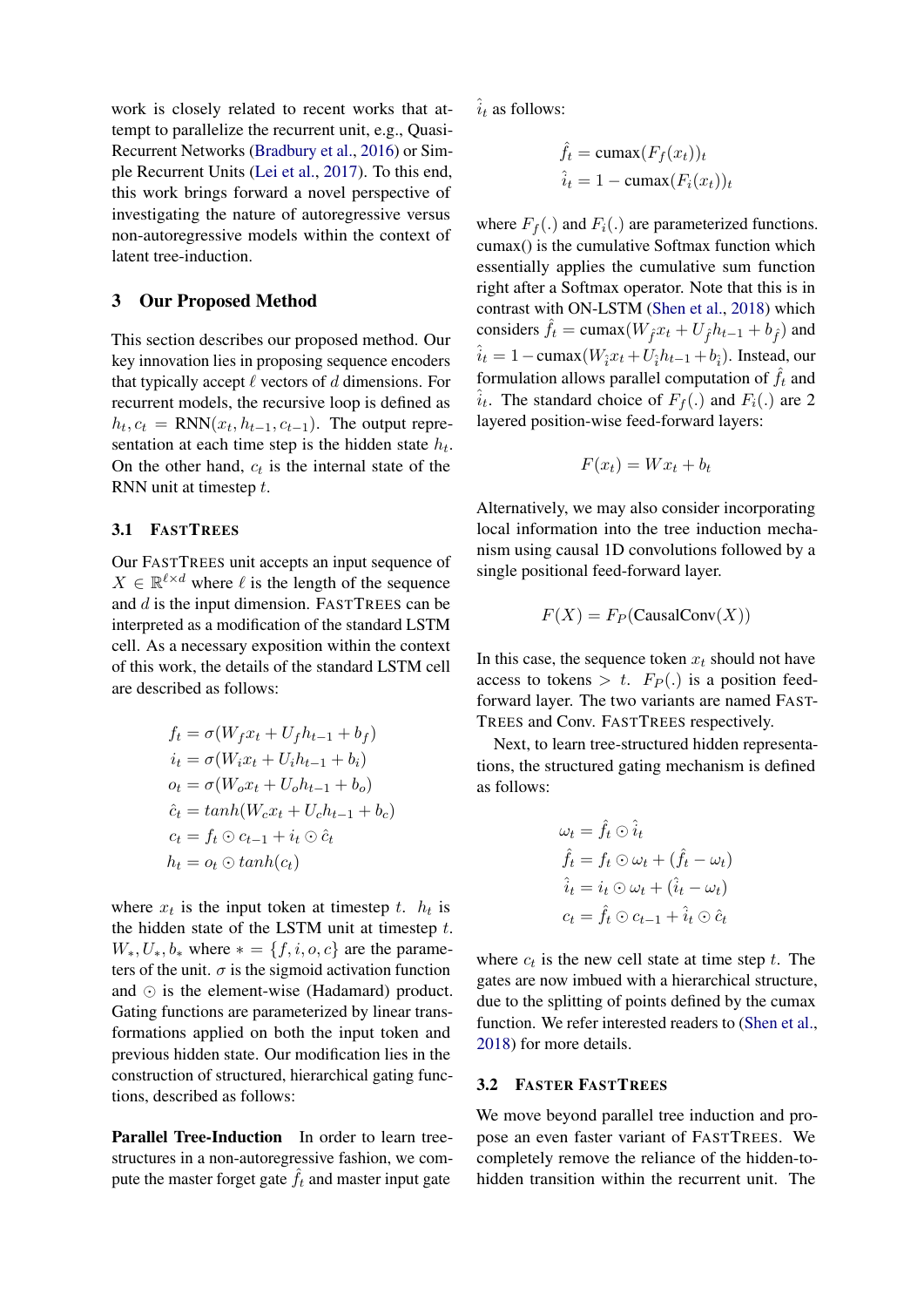

Figure 1: FASTTREES model, showing the parallel tree-induction module (in purple) in an unrolled LSTM unit (vanilla LSTM connections in black). The master forget gate  $\hat{f}_t$  and master input gate  $\hat{i}_t$  now rely only on the input of the current time step  $(x_t)$ , and thus can be computed in parallel.

FASTER FASTTREES unit is described as follows:

$$
f_t = \sigma(F_f(x_t)), \ i_t = \sigma(F_i(x_t)), \ o_t = \sigma(F_o(x_t))
$$

$$
\hat{f}_t = \text{cumax}(F_f(x_t))_t, \ \hat{i}_t = 1 - \text{cumax}(F_i(x_t))_t
$$

$$
\omega_t = \hat{f}_t \odot \hat{i}_t
$$

$$
\hat{f}_t = f_t \odot \omega_t + (\hat{f}_t - \omega_t), \ \hat{i}_t = i_t \odot \omega_t + (\hat{i}_t - \omega_t)
$$

$$
\hat{c}_t = \tanh(W_c x_t + b_c), \ c_t = \hat{f}_t \odot c_{t-1} + \hat{i}_t \odot \hat{c}_t
$$

$$
h_t = o_t \odot \tanh(c_t)
$$

where  $F_f(x_t)$ ,  $F_i(x_t)$ ,  $F_o(x_t)$  are linear transformations. This formulation is similar in spirit to QRNNs [\(Bradbury et al.,](#page-8-11) [2016\)](#page-8-11) and can be interpreted as the quasi-recurrent adaptation of ON-LSTM. Naturally, this formulation gains speed, as more gate construction functions are now parallelizable.

#### 3.3 FASTTREE Transformers

To demonstrate the general-purpose utility of our method, we show how our FASTTREES module can be added to boost the performance of Transformers models. The key idea is to show that this hierarchical inductive bias can be useful when added to other sequence transduction models. This module accepts an input  $X \in \mathbb{R}^{\ell \times d}$  and produces an output representation of equal shape  $Y \in \mathbb{R}^{\ell \times d}$ . Note that we switch to matrix notation since our operations now operate at sequence-level.

$$
A = \text{cumax}(F_a(X))
$$
  
\n
$$
B = (1 - \text{cumax}(F_b(X)))
$$
  
\n
$$
F = ((\sigma(F_h(X))) \odot (A \odot B)) + (A - (A \odot B))
$$
  
\n
$$
Y = F \odot X
$$

 $F_a(.)$ ,  $F_b(.)$ ,  $F_h(.)$  are parameterized functions which may be sequence-level operations (e.g., convolution or position-wise feed-forward layers). The key idea behind this approach is to convert the token-level ordered hierarchical inductive bias [\(Shen et al.,](#page-8-1) [2018\)](#page-8-1) into sequence level operations. The interpretation of FASTTREES Transformer is reminiscent of the  $\hat{f}$ ,  $\hat{i}$  master gating functions in ON-LSTM and/or FASTTREES. Here, we simply learn a single structured forget gate, directly masking the output representations of this layer in a tree-structured fashion.

Overall Architecture We place the tree induction module denoted FASTTREES(.) right after the self-attention layer. A single Transformer block is now written as:

$$
\hat{X} = \frac{1}{\sqrt{d}} \operatorname{Softmax}(W_Q(X')W_K(X'))^{\top} (W_V(X'))
$$
  
 
$$
Y' = \text{FASTTREES}(\hat{X})
$$
  
 
$$
\hat{Y} = F_{\phi}(Y'))
$$

where  $F_{\phi}$ (.) is a two-layered position-wise feedforward network with ReLU activations. Notably, our extension inherits all other properties from the base Transformer, including its multi-headed and multi-layered nature.

#### 4 Experiments

We evaluate FASTTREES units on four wellestablished sequence modeling tasks (language modeling, logical inference, sentiment analysis and natural language inference), and FASTTREESaugmented Transformers on three tasks (machine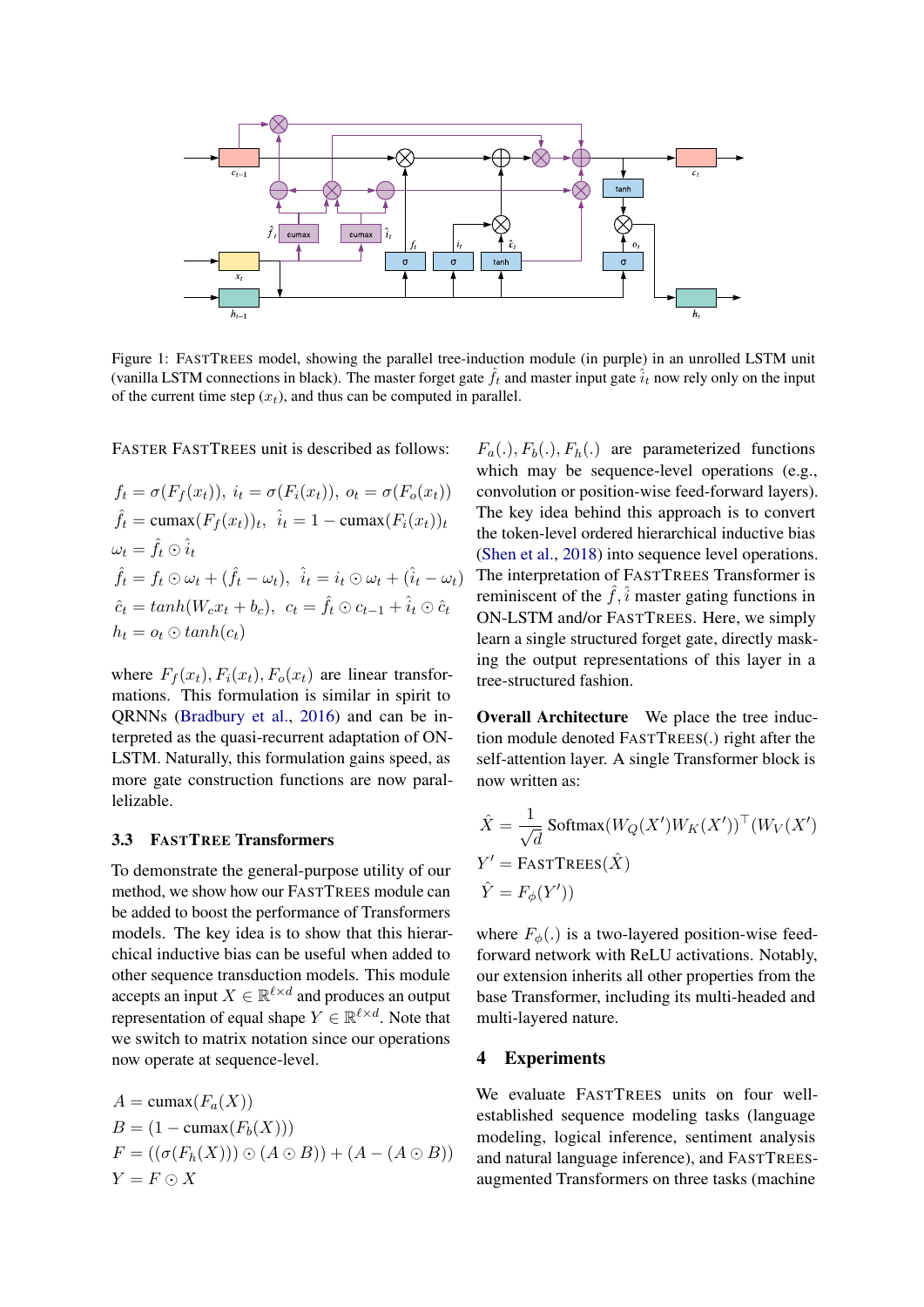<span id="page-4-1"></span>

| Model                                        | Parameters | Val ppl | Test ppl | Time (sec)    |
|----------------------------------------------|------------|---------|----------|---------------|
| PRPN-LM (Shen et al., 2017)                  |            |         | 62.00    |               |
| 4-Layer Skip Connection (Melis et al., 2017) | 24M        | 60.90   | 58.30    |               |
| AWD-LSTM (Merity et al., 2017)               | 24M        | 60.00   | 57.30    |               |
| ON-LSTM (Shen et al., 2018)                  | 25M        | 58.32   | 56.25    | 296           |
| Faster FASTTREES (This work)                 | 25M        | 61.93   | 59.10    | 173 $(+42\%)$ |
| Conv. FASTTREES (This work)                  | 25M        | 59.88   | 57.30    | $204 (+31\%)$ |
| <b>FASTTREES</b> (This work)                 | 25M        | 58.47   | 56.35    | $209 (+29\%)$ |

Table 1: Model perplexity (lower is better) on validation and test sets for language modeling task on PTB. Train times measured by wall-clock in seconds per epoch. Percentage speed improvements of FASTTREES over ON-LSTM denoted in parenthesis.

translation, subject-verb agreement and mathematical language understanding). All timed comparisons were tested by training the models on NVIDIA Tesla V100 GPUs for fair comparison, and averaging the wall clock time per epoch over several cycles.

## 4.1 Word-level Language Modeling

Word-level language modeling is an important test of the modeling capabilities of a neural network in various linguistic phenomena. In evaluating our model's representational abilities, we test it by measuring perplexity on the Penn Treebank (PTB) [\(Marcus et al.,](#page-8-15) [1993\)](#page-8-15) dataset  $2$ .

Experimental Setup To evaluate our model performance fairly, we follow the model hyperparameters, regularization and optimization techniques used in ON-LSTM [\(Shen et al.,](#page-8-1) [2018\)](#page-8-1). We use a three-layer model with 1150 units in the hidden layer, and an embedding size of 400. We apply dropout on the word vectors, the output between LSTM layers, the output of the final LSTM layer, and embedding dropout of (0.5, 0.3, 0.45, 0.1) respectively. We perform grid search on hidden layer sizes in the range of [600,1500] with the step size of 50, and found 1150 to have the best validation performance.

Results Table [1](#page-4-1) reports our results on the wordlevel language modeling task. Keeping the number of layers, hidden state and embedding dimensions constant, we show that the performance attained by FASTTREES is competitive to ON-LSTM while training  $29 - 42\%$  faster, and also outperforms AWD-LSTM [\(Merity et al.,](#page-8-14) [2017\)](#page-8-14).

### 4.2 Logical Inference

The logical inference task [\(Bowman et al.,](#page-8-6) [2015b\)](#page-8-6) tests for a model's ability to exploit a recursively defined language to generalize sentences with complex unseen structures. The key idea is that models with appropriate hierarchical inductive bias will do well on this task.

Sentences in this language use a combination of up to six word types  $(p_1, p_2, p_3, p_4, p_5, p_6)$  and three logical operations  $(and, or, not)$ . The length of a sentence pair (termed as the sequence length) is defined by the number of logical operators within the longer of the two sentences. The relationship between the two sentences are described using seven mutually exclusive logical relations: two directions of entailment ( $\sqsubset$ ,  $\sqsupset$ ), equivalence ( $\equiv$ ), exhaustive and non-exhaustive contradiction  $(\wedge, |),$ and two types of semantic independence  $(\#,\sim)$ . The task is to predict the correct logical relationship given a sequence.

Experimental Setup We train the model with sequence lengths varying up to 6, while evaluating the model separately on each sequence length (up to 12). Notably, performance on sequence lengths between 7 and 12 is representative of its ability to generalize to unseen sentence structures, given their absence in the training data. We use a 80/20% train/test split, with 10% of the training set reserved for the validation set. We parameterize the RNN models with a hidden layer of size 400, and the input embedding of size 128. A dropout of 0.2 was applied between different layers.

Results Table [2](#page-5-0) illustrates the performance improvements of Conv. FASTTREES over ON-LSTM. Conv. FASTTREES outperforms ON-LSTM, especially in longer sentence sequences with a  $+4\%$ absolute improvement for sequence length 12. This

<span id="page-4-0"></span><sup>2</sup>[https://catalog.ldc.upenn.edu/](https://catalog.ldc.upenn.edu/LDC99T42) [LDC99T42](https://catalog.ldc.upenn.edu/LDC99T42)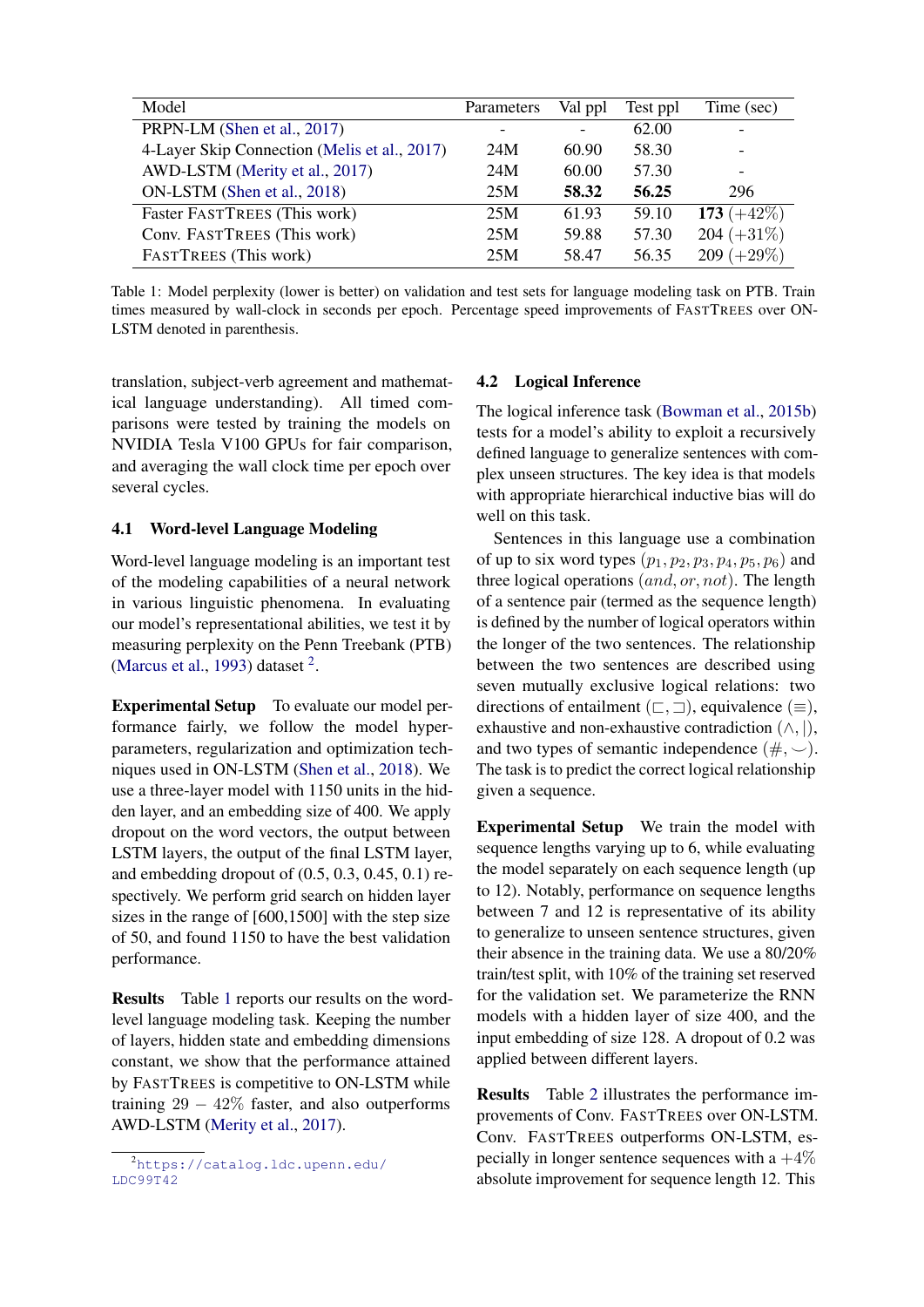<span id="page-5-0"></span>

|                                                             | % Accuracy on each sequence length |             |        |        |        |        |                |
|-------------------------------------------------------------|------------------------------------|-------------|--------|--------|--------|--------|----------------|
| Model                                                       |                                    | 8           | 9      | 10     | 11     | 12     | Time (sec)     |
| TreeLSTM <sup><math>\dagger</math></sup> (Tai et al., 2015) | 94.0                               | 92.0        | 92.0   | 88.0   | 97.0   | 86.0   |                |
| <b>LSTM</b>                                                 | 88.0                               | 84.0        | 80.0   | 78.0   | 71.0   | 69.0   |                |
| RRNet (Jacob et al., 2018)                                  | 84.0                               | 81.0        | 78.0   | 74.0   | 72.0   | 71.0   |                |
| ON-LSTM (Shen et al., 2018)                                 | 91.0                               | 87.0        | 85.0   | 81.0   | 78.0   | 75.0   | 85             |
| <b>Faster FASTTREES</b>                                     | 66.0                               | 62.0        | 57.0   | 55.0   | 53.0   | 53.0   | 49.0 $(+42\%)$ |
| <b>FASTTREES</b>                                            | 91.0                               | 88.0        | 83.0   | 80.0   | 76.0   | 74.0   | 75.0 $(+11\%)$ |
| Conv. FASTTREES                                             | 93.0                               | <b>90.0</b> | 86.0   | 83.0   | 80.0   | 79.0   | 58.0 $(+32\%)$ |
| Accuracy Gain (abs.) over ON-LSTM                           | $+2\%$                             | $+3\%$      | $+1\%$ | $+2\%$ | $+2\%$ | $+4\%$ |                |

Table 2: Percentage accuracy on test set of models on each sequence length (from 7 to 12) for logical inference task. † denotes with ground truth syntax. Train times measured by wall-clock in seconds per epoch. Percentage speed improvements of FASTTREES over ON-LSTM denoted in parenthesis.

shows its ability to learn recursive data structures while operating  $+32\%$  faster. The key idea here is to show that learning trees in a parallel, nonautoregressive fashion can be sufficiently powerful as a model hierarchical structure.

<span id="page-5-2"></span>

| Model                   | Parameters | Acc $(\% )$ | Time (sec)    |
|-------------------------|------------|-------------|---------------|
| <b>LSTM</b>             | 2.3M       | 87.86       | 132           |
| <b>ON-LSTM</b>          | 2.3M       | 88.30       | 275           |
| <b>Faster FASTTREES</b> | 2.3M       | 86.99       | 161 $(+42%)$  |
| Conv. FASTTREES         | 2.3M       | 88.46       | 218 $(+21\%)$ |
| <b>FASTTREES</b>        | 2.3M       | 88.69       | $194 (+30\%)$ |

Table 3: Sentiment classification task with percentage accuracy evaluated on test set of SST-2. Time measured by wall-clock in seconds per training epoch. Percentage speed improvements of FASTTREES over ON-LSTM denoted in parenthesis.

### 4.3 Sentiment Analysis

In our experiments, we train our models using the binary Stanford Sentiment Treebank (SST-2) [\(Socher et al.,](#page-9-3) [2013\)](#page-9-3), a 70k sentence dataset where the model predicts a positive or negative sentiment label given an input sentence<sup>[3](#page-5-1)</sup>.

Experimental Setup We initialize the word vectors using two well-established pre-trained embedding types, GloVe 300D [\(Pennington et al.,](#page-8-16) [2014\)](#page-8-16) and FastText [\(Grave et al.,](#page-8-17) [2018\)](#page-8-17). Embedding projections of size 256 are fed into an encoder with hidden size of 512, and subsequently an MLP with a hidden layer  $D_c$  of size 512 for the classifier layer. We vary the architecture of the middle encoder layer between ON-LSTM and varying FASTTREES models for the experiment. The initial learning rate is set to 0.0004 and dropped by a factor of 0.2

when accuracy plateaus, with dropout set to 0.5. The loss used is standard cross-entropy, and Adam is used for optimization [\(Kingma and Ba,](#page-8-18) [2014\)](#page-8-18).

Results High performance in the sentiment analysis task is indicative of hierarchical representation induced, as the successful classification of sentence sentiment is more likely when the model learns a strategy in identifying context and word relations within the entire sentence. From table [3,](#page-5-2) we see how both FASTTREES and Conv. FASTTREES outperforms ON-LSTM and LSTM on the task, with significant speed-up in training time. This increase in performance supports our hypothesis of the induced tree representations in FASTTREES.

#### 4.4 Natural Language Inference

Natural language inference is the task of predicting whether two sentences, a premise sentence and a hypothesis sentence, are neutral, entailing or contradictory. Inference of the latter two is essential in natural language understanding, indicative of a model's ability for semantic representation. We use the Stanford Natural Language Inference (SNLI) dataset [\(Bowman et al.,](#page-8-19) [2015a\)](#page-8-19), which consists of about 570k human-generated, manually-labeled English sentence pairs<sup>[4](#page-5-3)</sup>.

Experimental Setup The input to the model is a sentence pair, they are represented individually as the premise sentence vector  $h^{pre}$  and the hypothesis sentence vector  $h^{hyp}$  by the sentence encoder. The vectors are then concatenated, with embedding projections of size 256 that are fed into an encoder with hidden size of 512, and subsequently

<span id="page-5-1"></span><sup>3</sup>[https://www.kaggle.com/atulanandjha/](https://www.kaggle.com/atulanandjha/stanford-sentiment-treebank-v2-sst2) [stanford-sentiment-treebank-v2-sst2](https://www.kaggle.com/atulanandjha/stanford-sentiment-treebank-v2-sst2)

<span id="page-5-3"></span><sup>4</sup>[https://nlp.stanford.edu/projects/](https://nlp.stanford.edu/projects/snli/) [snli/](https://nlp.stanford.edu/projects/snli/)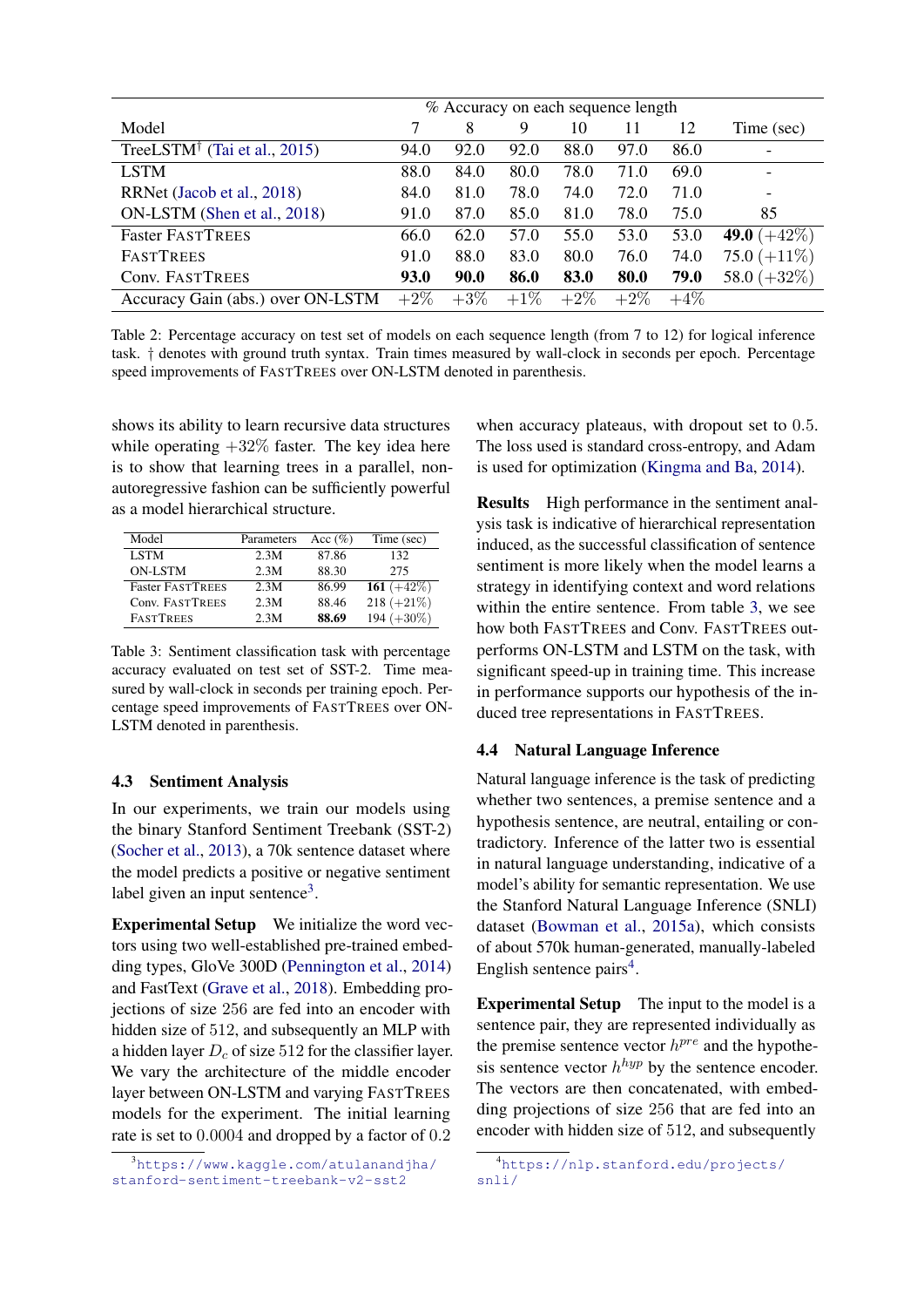an MLP with a hidden layer of size 1024 for the classifier layer. We vary the architecture of the middle encoder layer between ON-LSTM and each FASTTREES model for the experiment. The initial learning rate is set to 0.0004 and dropped by a factor of 0.2 when accuracy plateaus, with dropout set to 0.2. The MLP classifier has a dropout of 0.2. The loss used is standard cross-entropy, and Adam is used for optimization.

<span id="page-6-0"></span>

| Model                   | Parameters | Acc $(\% )$ | Time (sec)    |
|-------------------------|------------|-------------|---------------|
| <b>LSTM</b>             | 4.9M       | 86.12       | 657           |
| Gumbel Tree-LSTM        | 10.3M      | 86.00       |               |
| <b>ON-LSTM</b>          | 4.9M       | 85.82       | 1348          |
| <b>Faster FASTTREES</b> | 4.9M       | 85.21       | 850 $(+37%)$  |
| <b>FASTTREES</b>        | 4.9M       | 86.04       | $1062 (+21%)$ |
| Conv. FASTTREES         | 4.9M       | 86.23       | $1052 (+22%)$ |

Table 4: Percentage accuracy of models evaluated on test set of SNLI on the natural language inference task. Corresponding size of models in number of parameters denoted in parenthesis. Train times in seconds per epoch generated from wall-clock time. Percentage speed improvements of FASTTREES over ON-LSTM denoted in parenthesis.

Results From table [4,](#page-6-0) we note the improved performance of FASTTREES and Conv. FASTTREES over ON-LSTM, while training >20% faster. Conv. FASTTREES also outperforms LSTM and Gumbel Tree-LSTM in this task, with a model size half that of the Gumbel Tree-LSTM.

## 4.5 Neural Machine Translation

This task involves translating between one language and another. More concretely, we utilize the IWSLT'1[5](#page-6-1) English-Vietnamese (En-Vi) dataset<sup>5</sup>.

Experimental Setup We implement our model with the Tensor2Tensor<sup>[6](#page-6-2)</sup> framework, using Transformer Base as the key baseline model. We train both the base Transformer and our proposed models for 50K steps using the default hyperparameters. During inference, the length penalty is set to 0.6 and the beam size is set to 4. We average the parameters of the last 8 checkpoints.

Results Table [5](#page-6-3) illustrates how our proposed method achieves state-of-the-art performance on the IWSLT'15 En-Vi dataset, outperforming not only the base transformer model but also prior

<span id="page-6-2"></span><sup>6</sup>[https://github.com/tensorflow/](https://github.com/tensorflow/tensor2tensor) [tensor2tensor](https://github.com/tensorflow/tensor2tensor)

work. More importantly, we demonstrate the utility of the FASTTREES module, achieving a 1.88% absolute improvement in BLEU score. Both variants of FASTTREES are able to enhance the base Transformers model performance in this task.

<span id="page-6-3"></span>

| Model                              | <b>BLEU</b> |
|------------------------------------|-------------|
| Luong & Manning $(2015)$           | 23.30       |
| Seq2Seq Attention                  | 26.10       |
| Neural Phrase-based MT             | 27.69       |
| Neural Phrase-based MT + LM        | 28.07       |
| Transformer (Vaswani et al., 2017) | 28.43       |
| Transformer + FASTTREES            | 30.31       |
| Transformers + Conv. FASTTREES     | 29.72       |
| Abs. Improvement                   | $+1.88%$    |

Table 5: BLEU [\(Papineni et al.,](#page-8-20) [2002\)](#page-8-20) scores on machine translation task using IWSLT'15 English-Vietnamese dataset.

# 4.6 Subject-Verb Agreement and Mathematical Language Understanding

We include additional experiments on subject-verb agreement (SVA) [\(Linzen et al.,](#page-8-21) [2016\)](#page-8-21) and mathematical language understanding (MLU) [\(Wangper](#page-9-5)[awong,](#page-9-5) [2018\)](#page-9-5) to demonstrate the effectiveness of FASTTREES. The SVA task is a binary classification problem, determining if a sentence, *e.g.*, *'The keys to the cabinet ......*' is followed by a plural or singular verb. This involves language understanding pertaining to learning syntax-sensitive dependencies. On the other hand, the MLU task involves input sequences such as  $x = 85, y = -523, x * y$ in which the expected decoding output should be −44455.

Experimental Setup Experiments are conducted on the Tensor2Tensor framework, using the tiny default hyperparameter setting. Models are trained for  $10K$  steps for SVA and  $100K$  steps for MLU. The evaluation metric is accuracy for the SVA task and accuracy per sequence for MLU.

<span id="page-6-4"></span>

| Model                         | <b>SVA</b> | ML I I    |
|-------------------------------|------------|-----------|
| Transformer                   | 94.8       | 76.10     |
| Transformer + FASTTREES       | 94.8       | 84.26     |
| Transformer + Conv. FASTTREES | 95.7       | 82.62     |
| Abs. Improvement              | $+0.9\%$   | $+8.16\%$ |

Table 6: Accuracy scores on subject-verb agreement prediction task and accuracy per sequence on mathematical language understanding task.

Results Table [6](#page-6-4) presents our experimental results on SVA and MLU. Once again, we observe improvements over the base Transformer model.

<span id="page-6-1"></span><sup>5</sup>[https://nlp.stanford.edu/projects/](https://nlp.stanford.edu/projects/nmt/) [nmt/](https://nlp.stanford.edu/projects/nmt/)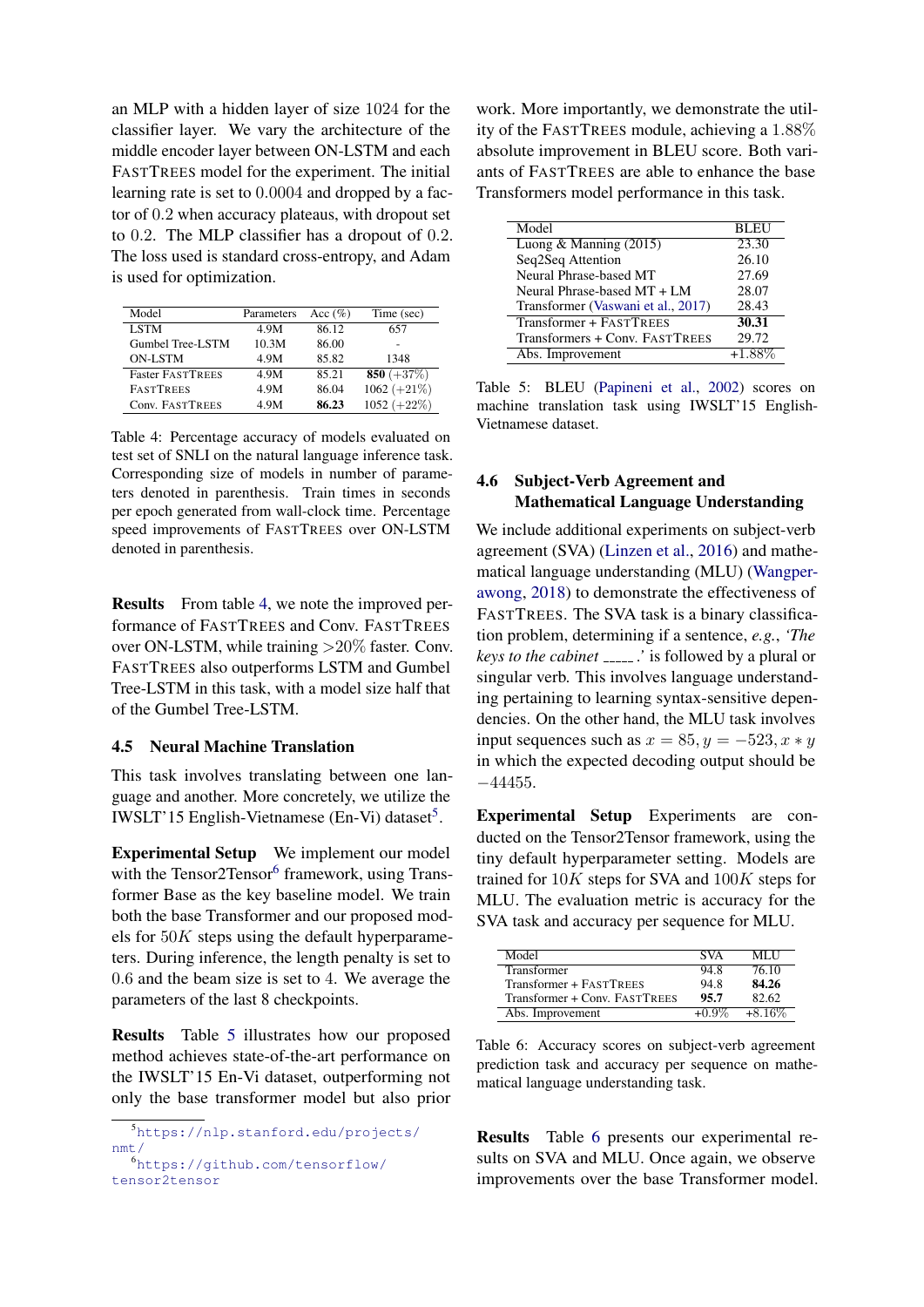While we observe modest improvements on the SVA task with Conv. FASTTREES, the performance gain on the MLU task is very promising. Notably, we achieve an  $+8.16\%$  absolute improvement on accuracy per sequence. To this end, we posit that the naturally hierarchical nature of mathematical expressions enables our inductive bias to shine on this task.

## 5 Qualitative Analysis

First, we perform an analysis on the quality of trees produced by models trained on the language modeling tasks. This is determined by the parsing F1 score on the unsupervised constituency parsing task. Second, we visualize the output trees composed by the language models and that of human annotators; these visualizations serve to examine the fidelity of trees produced by FASTTREES.

## 5.1 Unsupervised Constituency Parsing

The unsupervised constituency parsing task compares the latent tree structure induced by a pretrained model with parse outputs annotated by human experts. To ensure reproducibility, we follow the experiment setup proposed in [\(Htut et al.,](#page-8-22) [2018\)](#page-8-22). We first train the models on the language modeling task using the PTB dataset and save those with sufficiently low perplexities. Subsequently, we test them on the Wall Street Journal 10 (WSJ10) dataset and WSJ test set for this task.

<span id="page-7-0"></span>

| Model                        | <b>Parsing F1</b> |      | % Accuracy  |      |      |  |
|------------------------------|-------------------|------|-------------|------|------|--|
|                              | <b>WSJ10</b>      | WS.I | <b>ADJP</b> | NP   | РP   |  |
| Random Trees                 | 32.2              | 18.6 | 174         | 22.3 | 16.0 |  |
| <b>Balanced Trees</b>        | 43.4              | 24.5 | 22.1        | 20.2 | 9.3  |  |
| Left Branching               | 19.6              | 9.0  | 17.4        |      |      |  |
| <b>Right Branching</b>       | 56.6              | 39.8 |             |      | -    |  |
| 3300D ST-Gumbel <sup>†</sup> |                   | 20.1 | 15.6        | 18.8 | 9.9  |  |
| w/o Leaf GRUT                |                   | 25   | 18.9        | 24.1 | 14.2 |  |
| 300D RL-SPINN <sup>†</sup>   |                   | 13.2 | 17          | 10.8 | 4.6  |  |
| w/o Leaf GRUT                |                   | 13.2 | 1.6         | 10.9 | 4.6  |  |
| PRPN-LM                      | 71.3              | 38.1 | 26.2        | 63.9 | 24.4 |  |
| <b>ON-LSTM</b>               | 66.8              | 49.4 | 46.2        | 61.4 | 55.4 |  |
| <b>FASTTREES</b>             | 65.5              | 44.3 | 43.1        | 54.8 | 52.9 |  |

Table 7: Unlabeled parsing F1 scores evaluated on full WSJ10 and WSJ test sets. <sup>†</sup> denotes models trained on NLI task, and evaluated on full WSJ. The % Accuracy columns represent percentage of ground truth constituents of a given type that corresponds to constituents in the model parses.

Table [7](#page-7-0) reports the parsing F1 scores obtained from the  $2^{nd}$  layer of the 3-layered ON-LSTM and FASTTREES. On WSJ10, FASTTREES outperforms the random and standard branching baselines,

and closely matches ON-LSTM. On WSJ, FAST-TREES achieves 44.3, outperforming ST-Gumbel [\(Choi et al.,](#page-8-5) [2018\)](#page-8-5) and RL-SPINN [\(Yogatama et al.,](#page-9-0) [2016\)](#page-9-0) models and variants. We also note that FAST-TREES performs well on phrase detection, including adjective phrases (ADJP), noun phrases (NP), and prepositional phrases (PP). From this analysis, we show that with the removal of hidden-tohidden transition on FASTTREES to obtain speedups of 20−40%, the induced latent trees are still of relatively high fidelity; FASTTREES outperforms the standard branching trees, ST-Gumbel, and RL-SPINN models in parsing F1 score, closely resembling the ground truth.

#### 5.2 Tree Visualization

We illustrate samples of the parse output from the unsupervised constituency parsing task in figures [2](#page-7-1) and [3.](#page-7-2) FASTTREES is able to generate parse trees very close to the human-annotated ground truth, as shown in figure [2,](#page-7-1) achieving an F1 score of 85.7%.

<span id="page-7-1"></span>

Figure 2: Ground Truth (top), FASTTREES output (bottom)

Figure [3](#page-7-2) shows how the model output can resemble the ground truth even for longer sequences of 24 tokens, with an F1 score of 71.0% versus ON-LSTM at 15.4%. We surmise that these examples demonstrate the abilities of FASTTREES in learning non-trivial tree composition schemes that are useful for many downstream NLP tasks.

<span id="page-7-2"></span>

Figure 3: Parse tree from Ground Truth (top), FAST-TREES (middle), and ON-LSTM [\(Shen et al.,](#page-8-1) [2018\)](#page-8-1) (bottom)

### 6 Conclusion

We propose FASTTREES, a model that induces latent trees in a parallel, non-autoregressive fashion. Our proposed model outperforms ON-LSTM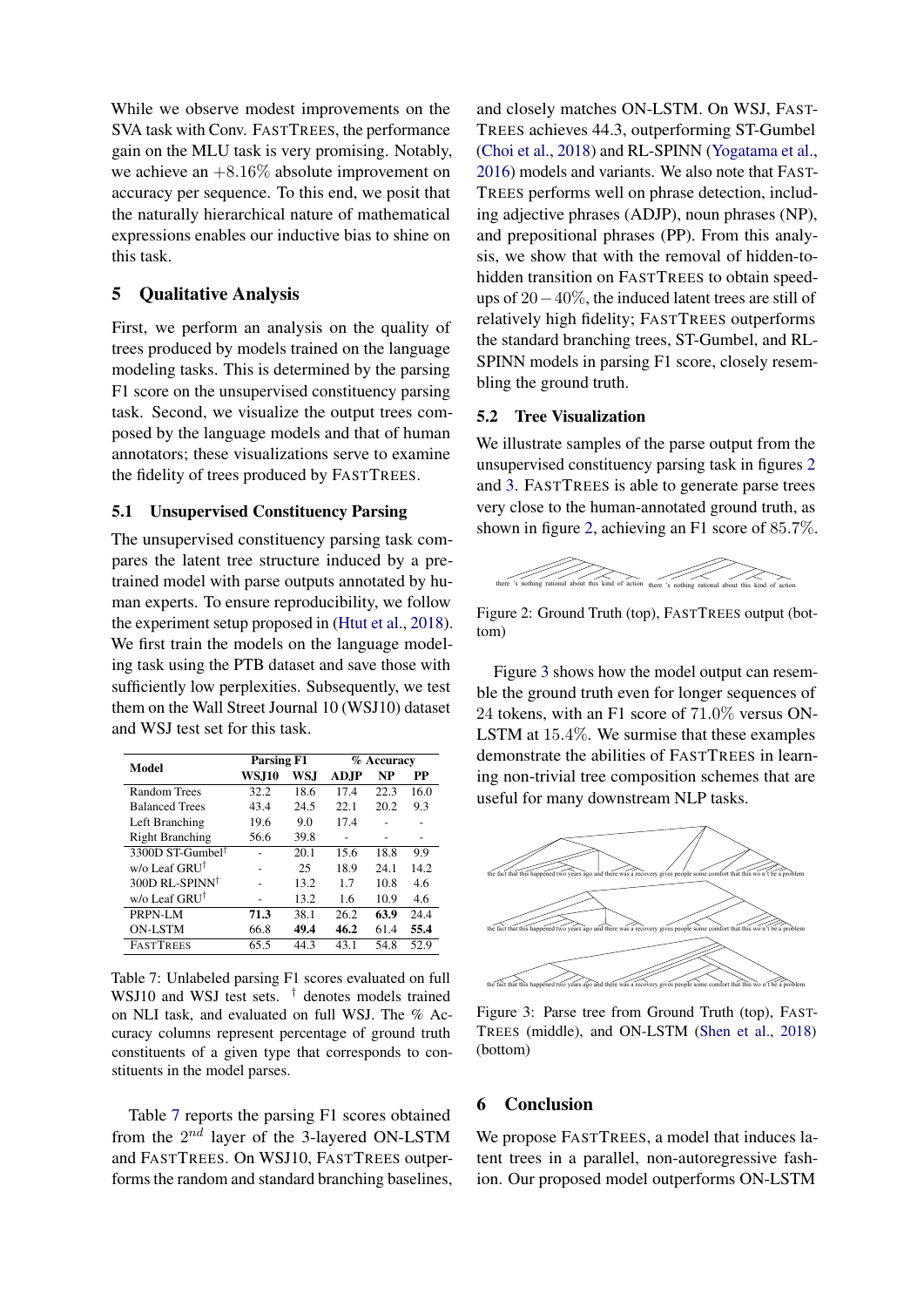on logical inference, natural language inference and sentiment analysis while training up to 40% faster. FASTTREES also achieves state-of-the-art results on logical inference, demonstrating that it can learn effectively on intrinsically hierarchical data. Finally, we show that parallel FASTTREES can be used to enhance Transformer models, bringing about 8% advancement over MLU.

#### References

- <span id="page-8-19"></span>Samuel R Bowman, Gabor Angeli, Christopher Potts, and Christopher D Manning. 2015a. A large annotated corpus for learning natural language inference. *arXiv preprint arXiv:1508.05326*.
- <span id="page-8-10"></span>Samuel R Bowman, Jon Gauthier, Abhinav Rastogi, Raghav Gupta, Christopher D Manning, and Christopher Potts. 2016. A fast unified model for parsing and sentence understanding. *arXiv preprint arXiv:1603.06021*.
- <span id="page-8-6"></span>Samuel R Bowman, Christopher D Manning, and Christopher Potts. 2015b. Tree-structured composition in neural networks without tree-structured architectures. *arXiv preprint arXiv:1506.04834*.
- <span id="page-8-11"></span>James Bradbury, Stephen Merity, Caiming Xiong, and Richard Socher. 2016. Quasi-recurrent neural networks. *arXiv preprint arXiv:1611.01576*.
- <span id="page-8-9"></span>Kyunghyun Cho, Bart Van Merriënboer, Caglar Gulcehre, Dzmitry Bahdanau, Fethi Bougares, Holger Schwenk, and Yoshua Bengio. 2014. Learning phrase representations using rnn encoder-decoder for statistical machine translation. *arXiv preprint arXiv:1406.1078*.
- <span id="page-8-5"></span>Jihun Choi, Kang Min Yoo, and Sang-goo Lee. 2018. Learning to compose task-specific tree structures. In *Thirty-Second AAAI Conference on Artificial Intelligence*.
- <span id="page-8-7"></span>Andrew Drozdov, Pat Verga, Mohit Yadav, Mohit Iyyer, and Andrew McCallum. 2019. Unsupervised latent tree induction with deep inside-outside recursive autoencoders. *arXiv preprint arXiv:1904.02142*.
- <span id="page-8-17"></span>Edouard Grave, Piotr Bojanowski, Prakhar Gupta, Armand Joulin, and Tomas Mikolov. 2018. Learning word vectors for 157 languages. *arXiv preprint arXiv:1802.06893*.
- <span id="page-8-4"></span>Serhii Havrylov, Germán Kruszewski, and Armand Joulin. 2019. Cooperative learning of disjoint syntax and semantics. *arXiv preprint arXiv:1902.09393*.
- <span id="page-8-8"></span>Sepp Hochreiter and Jürgen Schmidhuber. 1997. Long short-term memory. *Neural computation*, 9(8):1735–1780.
- <span id="page-8-22"></span>Phu Mon Htut, Kyunghyun Cho, and Samuel R Bowman. 2018. Grammar induction with neural language models: An unusual replication. *arXiv preprint arXiv:1808.10000*.
- <span id="page-8-3"></span>Athul Paul Jacob, Zhouhan Lin, Alessandro Sordoni, and Yoshua Bengio. 2018. Learning hierarchical structures on-the-fly with a recurrent-recursive model for sequences. In *Proceedings of The Third Workshop on Representation Learning for NLP*, pages 154–158.
- <span id="page-8-18"></span>Diederik P Kingma and Jimmy Ba. 2014. Adam: A method for stochastic optimization. *arXiv preprint arXiv:1412.6980*.
- <span id="page-8-12"></span>Tao Lei, Yu Zhang, and Yoav Artzi. 2017. Training rnns as fast as cnns. *arXiv preprint arXiv:1709.02755*.
- <span id="page-8-21"></span>Tal Linzen, Emmanuel Dupoux, and Yoav Goldberg. 2016. Assessing the ability of lstms to learn syntaxsensitive dependencies. *Transactions of the Association for Computational Linguistics*, 4:521–535.
- <span id="page-8-15"></span>Mitchell P. Marcus, Beatrice Santorini, and Mary Ann Marcinkiewicz. 1993. [Building a large annotated](https://www.aclweb.org/anthology/J93-2004) [corpus of English: The Penn Treebank.](https://www.aclweb.org/anthology/J93-2004) *Computational Linguistics*, 19(2):313–330.
- <span id="page-8-13"></span>Gábor Melis, Chris Dyer, and Phil Blunsom. 2017. On the state of the art of evaluation in neural language models. *arXiv preprint arXiv:1707.05589*.
- <span id="page-8-14"></span>Stephen Merity, Nitish Shirish Keskar, and Richard Socher. 2017. Regularizing and optimizing lstm language models. *arXiv preprint arXiv:1708.02182*.
- <span id="page-8-20"></span>Kishore Papineni, Salim Roukos, Todd Ward, and Wei-Jing Zhu. 2002. Bleu: a method for automatic evaluation of machine translation. In *Proceedings of the 40th annual meeting on association for computational linguistics*, pages 311–318. Association for Computational Linguistics.
- <span id="page-8-16"></span>Jeffrey Pennington, Richard Socher, and Christopher Manning. 2014. Glove: Global vectors for word representation. In *Proceedings of the 2014 conference on empirical methods in natural language processing (EMNLP)*, pages 1532–1543.
- <span id="page-8-2"></span>Yikang Shen, Zhouhan Lin, Chin-Wei Huang, and Aaron Courville. 2017. Neural language modeling by jointly learning syntax and lexicon. *arXiv preprint arXiv:1711.02013*.
- <span id="page-8-1"></span>Yikang Shen, Shawn Tan, Alessandro Sordoni, and Aaron Courville. 2018. Ordered neurons: Integrating tree structures into recurrent neural networks. *arXiv preprint arXiv:1810.09536*.
- <span id="page-8-0"></span>Yikang Shen, Yi Tay, Che Zheng, Dara Bahri, Donald Metzler, and Aaron Courville. 2020. Structformer: Joint unsupervised induction of dependency and constituency structure from masked language modeling. *arXiv preprint arXiv:2012.00857*.